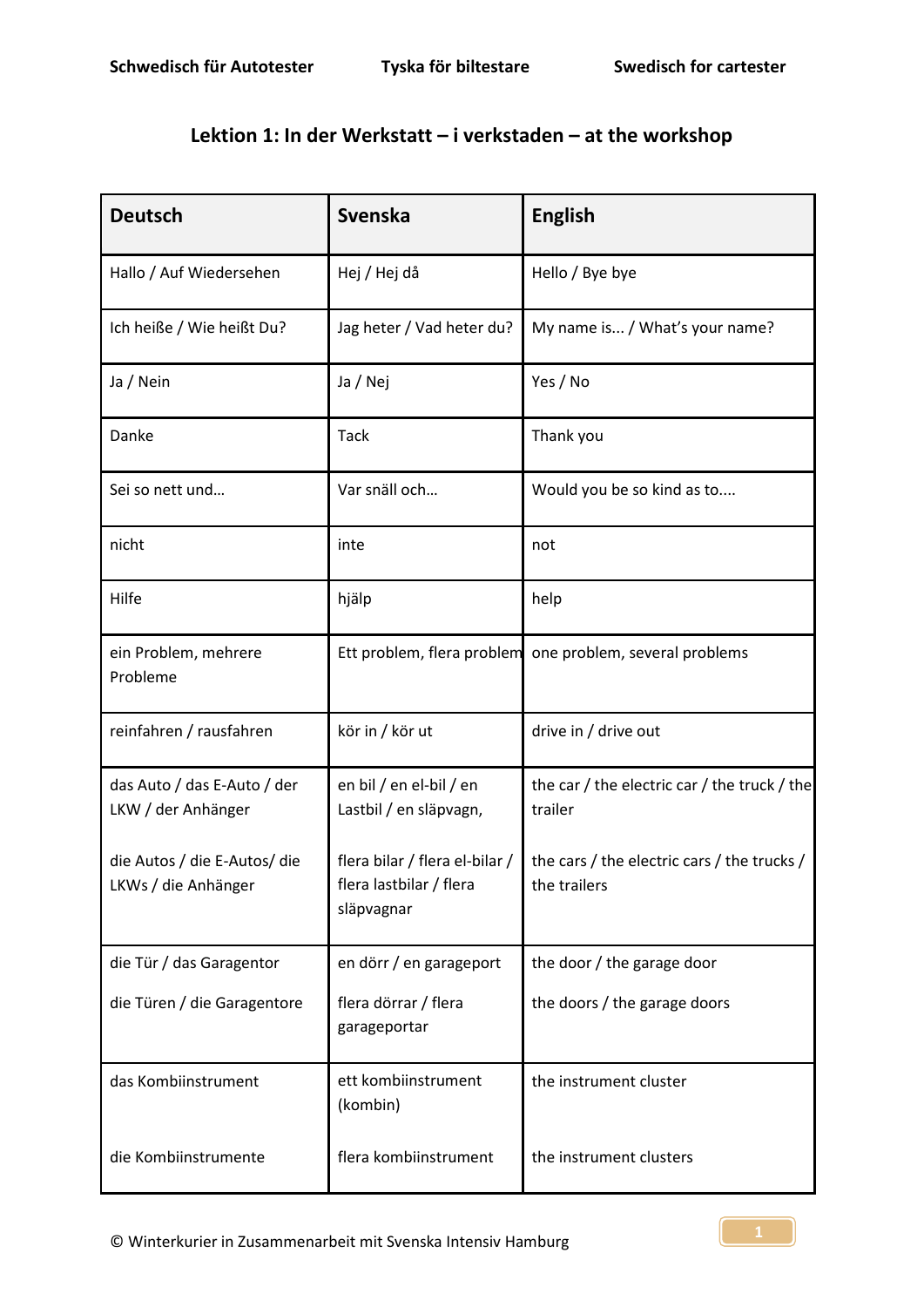## **Lektion 1: In der Werkstatt – i verkstaden – at the workshop**

| die Motorhaube, die<br>Motorhauben         | en motorhuv, flera<br>motorhuvar  | the engine bonnet/hood,<br>the engine bonnets/hoods |
|--------------------------------------------|-----------------------------------|-----------------------------------------------------|
| der Schlüssel, die Schlüssel               | en nyckel, flera nycklar          | the key, the keys                                   |
| der Knopf, die Knöpfe                      | en knapp, flera knappar           | the button, the buttons                             |
| das Zündschloss, die<br>Zündschlösser      | ett tändningslås, flera -lås      | the ignition lock, the ignition locks               |
| drück auf / drück nicht auf                | tryck på / tryck inte på          | press / do not press                                |
| anmachen - mach den Motor<br>an            | starta motorn                     | turn on $-$ start the engine                        |
| ausmachen - mach den Motor<br>aus          | stäng av motorn                   | turn off $-$ turn off the engine                    |
| der Zündungswechsel, mehrere               | en tändningsväxel, flera -        | turning the ignition off                            |
| Zündungswechsel                            | växlar                            |                                                     |
| das Auto tanken / laden                    | tanka / ladda bilen               | fill the car with petrol / charge the<br>battery    |
| eine Warnlampe leuchtet,<br>mehrere lampen | en varningslampa lyser,<br>lampor | a warning light comes on, several<br>lights         |
| mach so / mach nicht so                    | gör så här / gör inte så här      | Do it like this / do not do it like this            |
| nachschauen / nochmal<br>nachschauen       | kolla / dubbelkolla               | check / check again                                 |
| öffnen / aufmachen                         | öppna                             | open                                                |